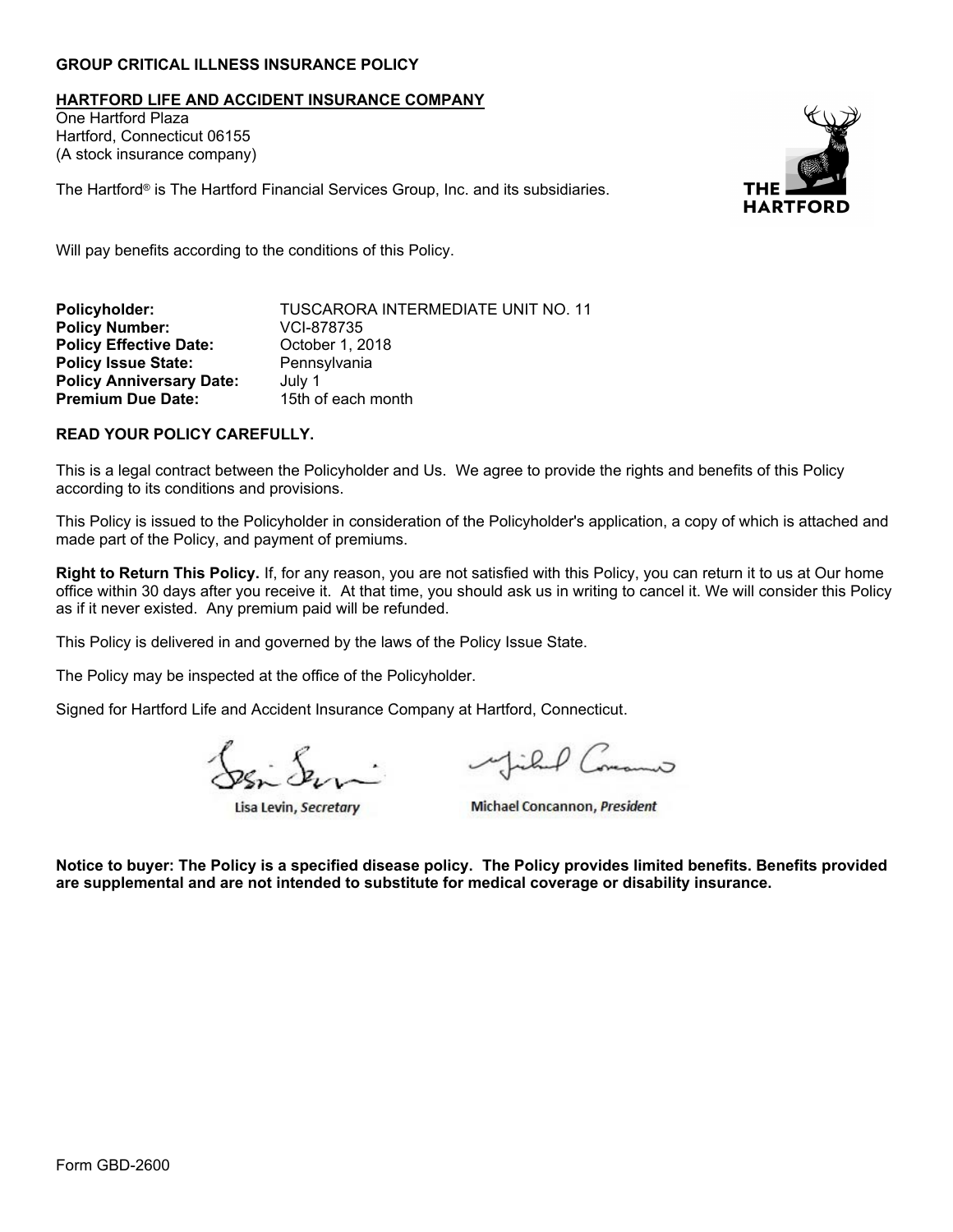# **CONTENTS**

| TERMINATION |  |
|-------------|--|
|             |  |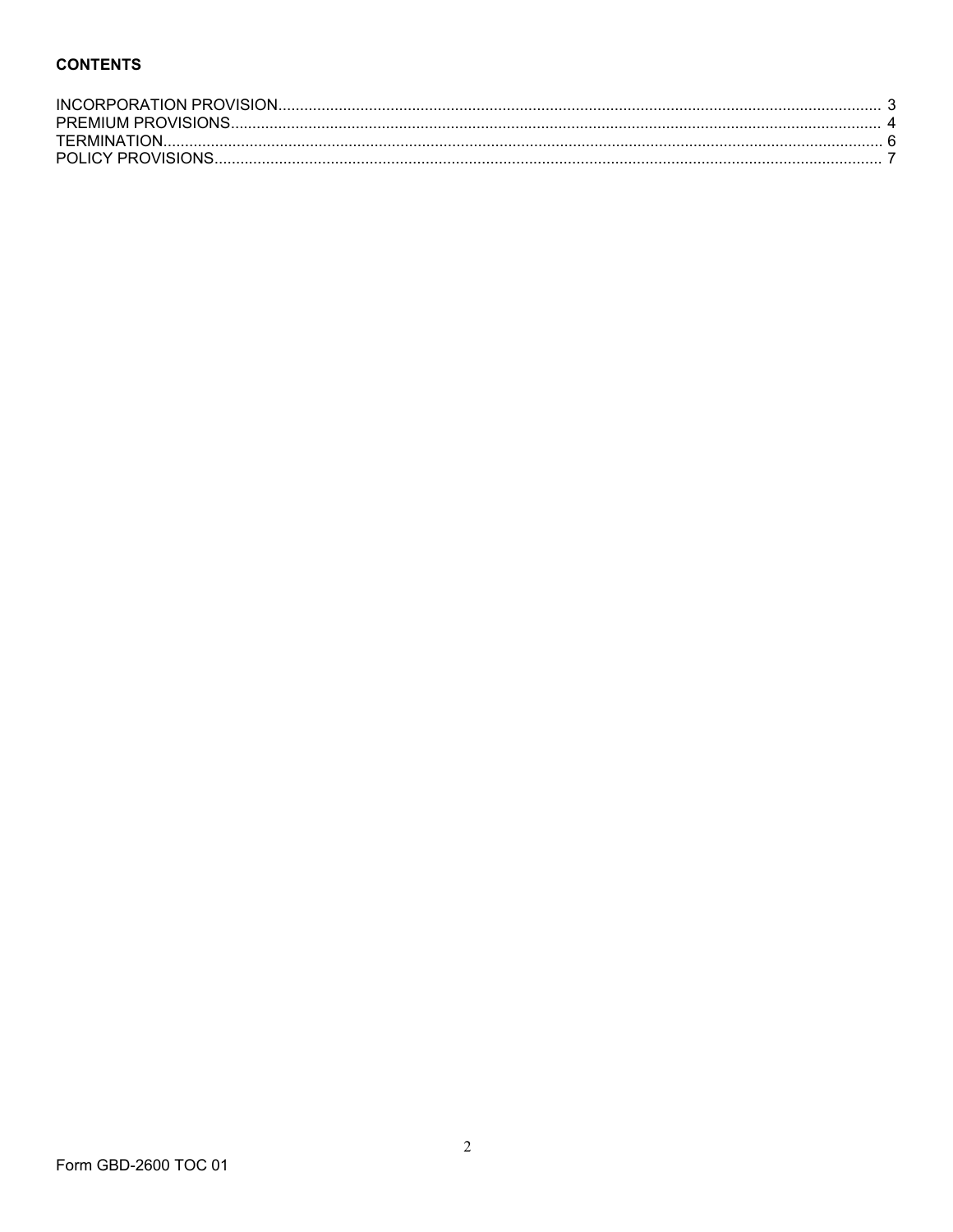## <span id="page-2-0"></span>**INCORPORATION PROVISION**

**Incorporation Provision:** The following forms are incorporated in and made part of this Policy: Certificate(s) of Insurance Rider(s) Form GBD-2700 (878735) VCI 16.0

If there is any conflict between the terms and conditions of this Policy and an attachment, this Policy shall be controlling.

The following provisions in the Certificate(s) and/or any Certificate amendments, endorsements or riders apply to the employees of the Policyholder:

- 1) the benefit plan provisions;
- 2) benefit amounts and limits;
- 3) the eligibility and effective date of insurance rules;
- 4) the termination of insurance rules;
- 5) general provisions;
- 6) exclusions; and
- 7) other Certificate provisions pertaining to state insurance requirements.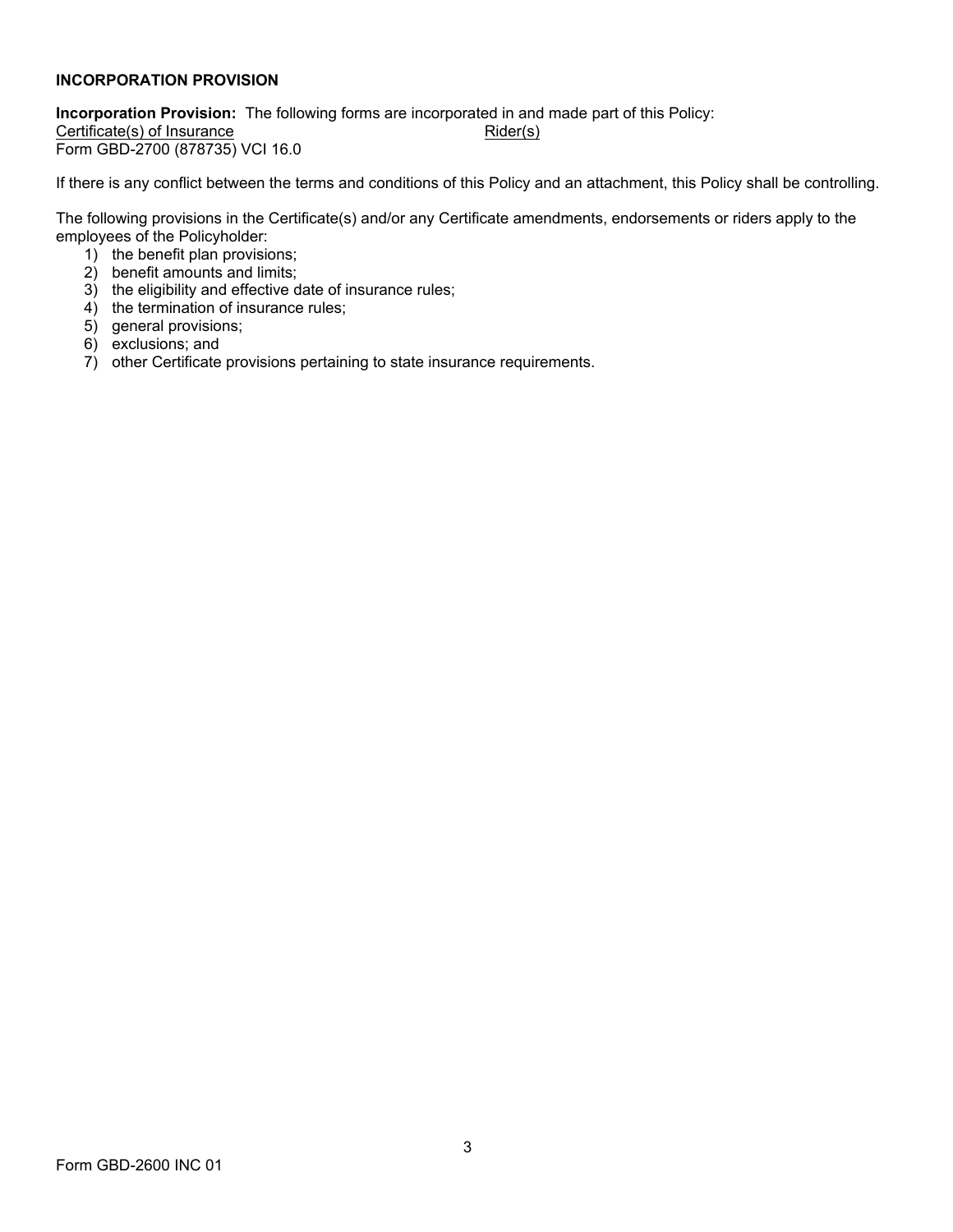#### <span id="page-3-0"></span>**PREMIUM PROVISIONS**

**Payment of Premiums:** The Policyholder must pay premiums to The Company at the location chosen by Us. The first premium is due on the Policy Effective Date. Subsequent premiums are due on the Premium Due Date.

The premium for additional, increased or reduced insurance will begin being charged on:

- 1) the day the coverage is effective, if it is also the first day of a Policy month; or
- 2) the first day of the next policy month.

For insurance which is terminated, premium charges will stop as of the first day of the next Policy month.

**Initial Monthly Premium Rates:** The initial monthly premium rates to be charged for employee coverage and/or Dependent coverage, if applicable, are shown on the following pages.

Premiums are based on the employee's age on his or her effective date and thereafter on each Policy Anniversary date.

**Monthly Premium Rate Guarantee:** Initial Monthly Premium rates are guaranteed as follows:

| <b>Benefit</b>          | <b>Rate Guarantee Period</b> |  |
|-------------------------|------------------------------|--|
| <b>Critical Illness</b> | 1 year                       |  |

The Rate Guarantee supersedes only those provisions appearing elsewhere in this Policy which give Us the right to change premium rates, and then, only for the period of time for which the rates are guaranteed. However, we may change premium rates during the Rate Guarantee Period for the reasons disclosed in Our Right to Change Premium Rates section of the Policy.

**Our Right to Change Premium Rates:** The premium is based on the premium rate and the amount of insurance in effect for the month reported on the premium due date. We will furnish premium rates to the Policyholder with an explanation of how to apply them.

After the initial monthly premium rates have been in effect for 12 months from the Policy Effective Date, We have the right to recalculate any premium rate.

However, We also have the right to recalculate the initial or any subsequent monthly premium rate when any of the following occurs:

- 1) the terms of the Policy change;
- 2) the number of employees changes by more than 10% in a 12 month period;
- 3) one or more classes are added or deleted from this Policy;

Unless Our liability changes:

- 1) We will not change the rates more than once in any period of 12 consecutive months; and
- 2) We will give the Policyholder 31 days advance written notice of an increase in rates.

**Grace Period:** A Grace Period of 45 days will be granted for the payment of each premium falling due after the first premium, during the Grace Period the Policy shall continue in force. If the entire premium is not paid by the end of the Grace Period, this Policy will terminate.

If the Policyholder gives Us written advance notice of an earlier cancellation date, the Policy will terminate on the earlier date; but no such termination will take effect during any period for which the required premium has been paid to us.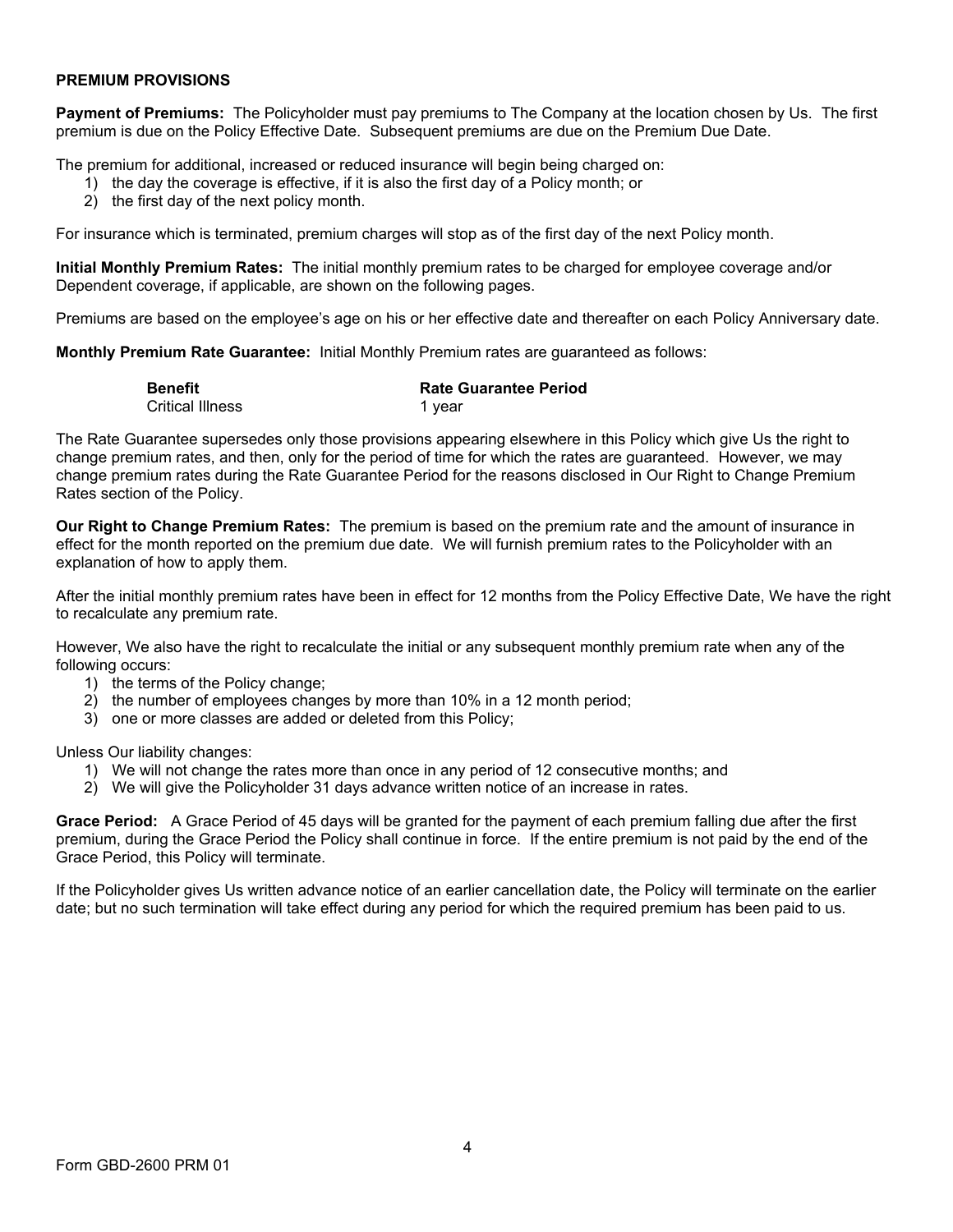## **PREMIUM PROVISIONS**

**Reinstatement:** If any premium after the first is not paid to Us by the end of the Grace Period, subsequent acceptance of premium by Us or any agent of Ours authorized by Us to accept such premium, without requiring an application for reinstatement, shall reinstate the Policy. However, if We or Our agent require an application for reinstatement and issue a conditional receipt for the premium paid, the Policy will be reinstated upon Our approval or, lacking such approval, upon the 45th day following the date of the conditional receipt unless We provide written notification to the Policyholder prior to that date that the application is disapproved. The reinstated Policy shall cover only a Critical Illness Diagnosed after the date of reinstatement. In all other respects We and the Policyholder shall have the same rights under the Policy as We had immediately before the due date of the defaulted premium, subject to the provisions of any rider which may be attached in connection with the reinstatement. Any premium accepted in connection with a reinstatement shall be applied to a period for which premium has not been previously paid, but not to any period more than 60 days prior to the date of reinstatement.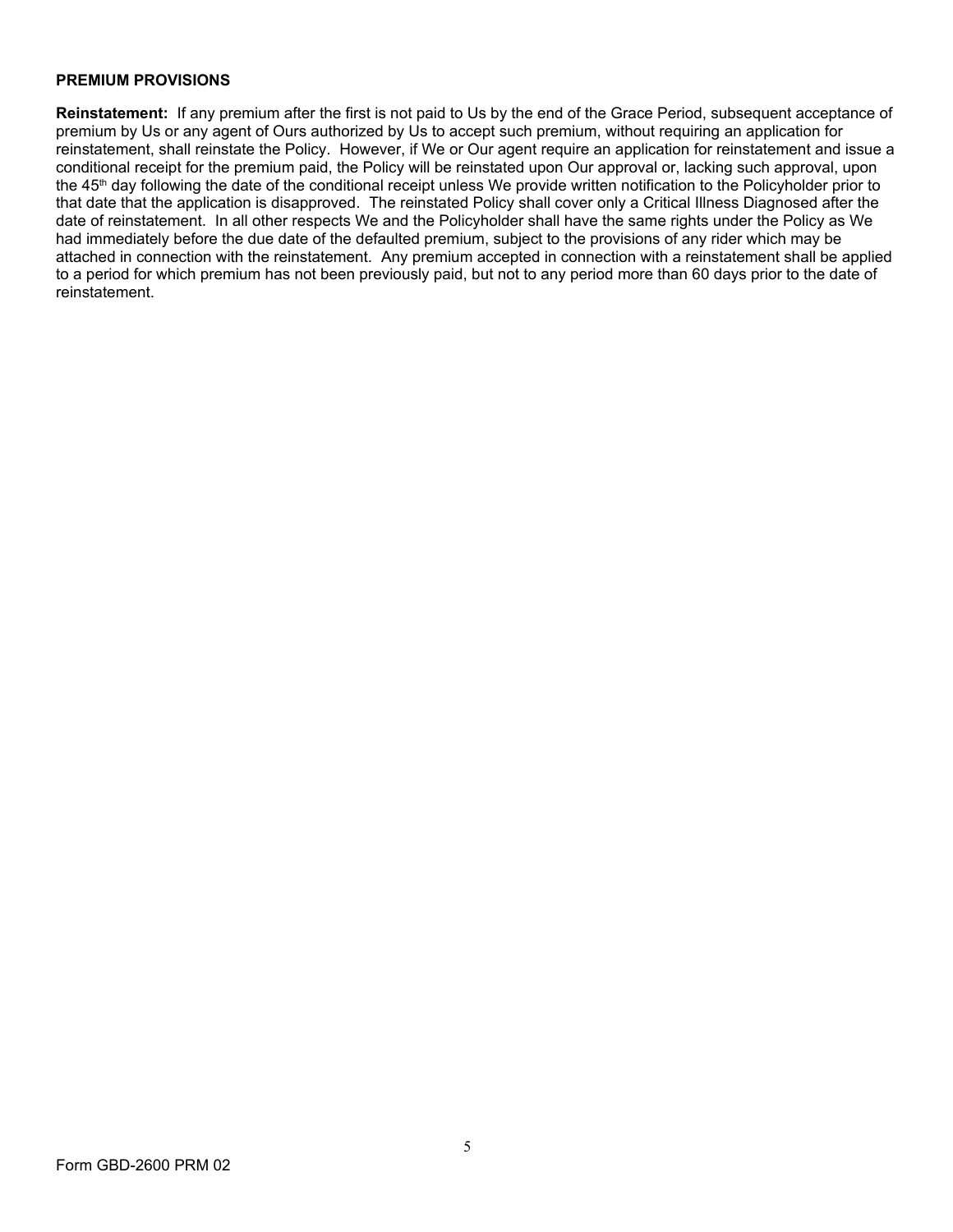# <span id="page-5-0"></span>**TERMINATION**

**Termination of Policy:** We may terminate this Policy if We do not receive any premium when due in accordance with the Grace Period provision of the Policy.

Either party may terminate this Policy upon 30 days advance written notice, if the other party breaches its obligations and fails to cure that breach to the other party's reasonable satisfaction within that 30 day notice period.

Either party may terminate this Policy, with or without prior notice, effective as of midnight prior to the date that the other party:

- 1) ceases doing business as a going concern;
- 2) makes an assignment for the benefit of creditors;
- 3) admits in writing that it is unable to pay debts as they come due; or
- 4) consents to the appointment of a trustee or receiver; or if a trustee or receiver is appointed pursuant to applicable Federal or State bankruptcy, insolvency or similar laws.

We may terminate this Policy, upon not less than 30 days written notice if the Policyholder fails to comply with a material plan provision relating to the Policyholder's premium contribution or group participation rules or if We determine there has been a material change affecting the risk assumed under this Policy.

Upon written notice, We may terminate or rescind the Policy or the coverage on a Covered Person for fraud or misrepresentation by the Policyholder or a Covered Person of material fact concerning the Policyholder or Covered Person.

After the Policy has been in force for 12 months, either party may terminate the Policy upon 30 days advance written notice.

**Termination of Policy Because of Inability to Perform Obligations:** The Policy may be immediately suspended or terminated by written notice to the other party if either party is unable to perform its obligations for reasons beyond its control, including:

- 1) complete or partial destruction of facilities or equipment;
- 2) lockout, strike, riot, war, act of God, or any ordinance, law, order or decree of any governmental authority.

Neither party will be required to perform its duties nor be liable for any damages arising from the suspension or termination of this Policy pursuant to this provision.

Once this Policy terminates, the insurance it provides will end automatically.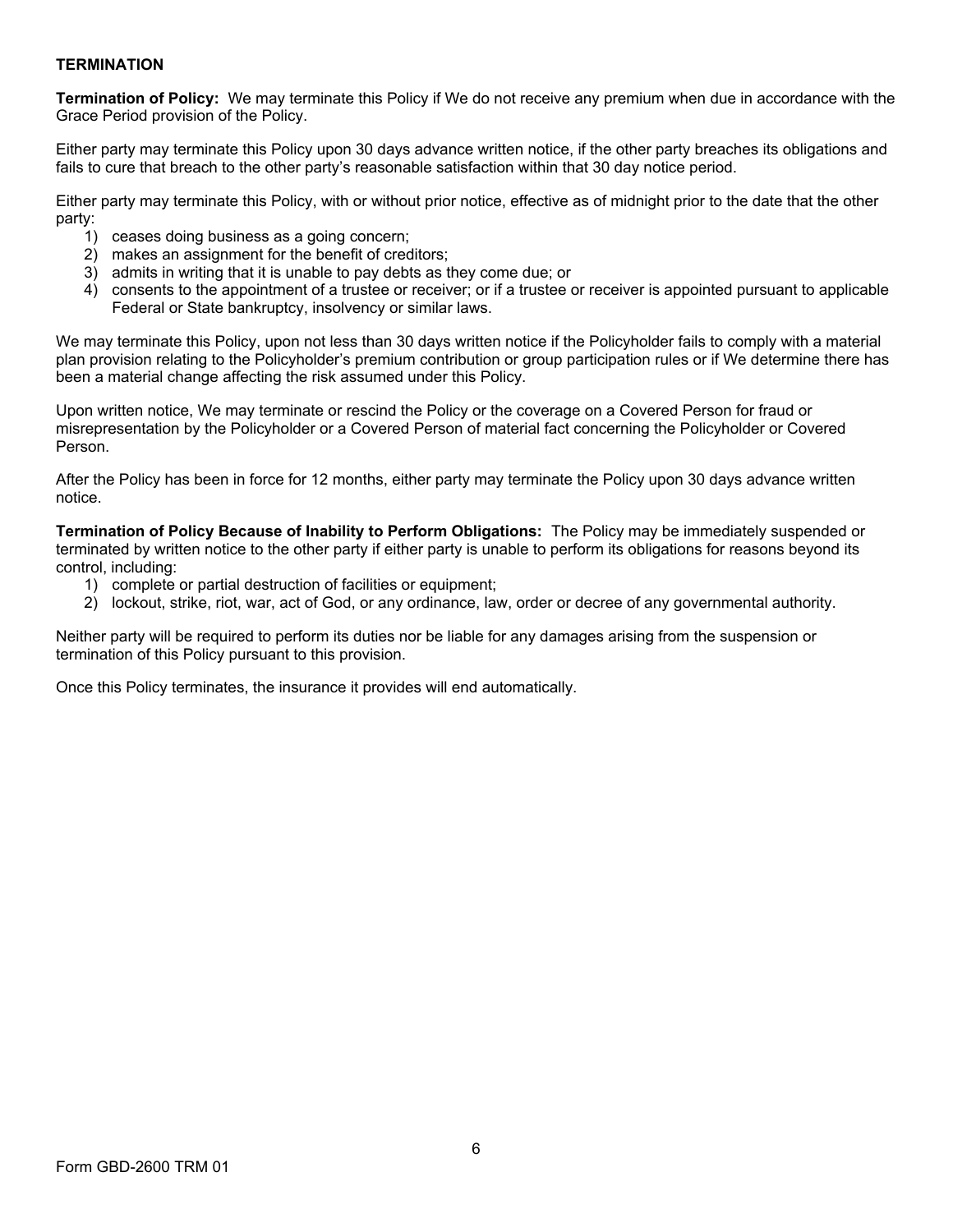# <span id="page-6-0"></span>**POLICY PROVISIONS**

**Entire Contract:** The contract between the parties consists of:

- 1) the Policy and any amendments; and
- 2) the application of the Policyholder, a copy of which is attached to and made a part of the Policy when issued; and
- 3) the Certificates, and the endorsements or Riders which are attached to and made a part of the Policy when issued; as may be amended during the term of this Policy; and
- 4) the individual applications, if any, of each Covered Person.

All statements made by the Policyholder and persons insured under the Policy will be deemed representations and not warranties. No statement will be used in any contest unless it is in writing, signed by the person making it and a copy of it is given to the person who made it, or, in the event of the death or incapacity of the Covered Person, to the Covered Person's beneficiary or personal representative.

**Incontestability:** The validity of this Policy shall not be contested, except for nonpayment of premium, after it has been in force for two years from the Policy Effective Date.

**Certificate:** We will give individual Certificates of Insurance to the Policyholder, in electronic or paper form, for delivery to persons covered under the Policy, which will explain the important features of the Policy, who is covered under the Policy, and to whom benefits are payable.

**Changes to the Policy:** The Policyholder owns the Policy. We may change any or all of the provisions of this Policy by notifying the Policyholder. We must give the Policyholder at least 31 days advance written notice of any change, unless the Policyholder accepts an amendment during that period. The Policy may also be changed in whole or in part when there is any change in laws or regulations which affect Our obligations under the Policy. A change must be approved by one of Our executive officers. No agent can change the Policy or waive any of its provisions. Payment of the applicable premium following any change of this Policy in accordance with this section shall constitute acceptance of that change.

**Data to Be Furnished:** The Policyholder will give us all information We need regarding matters pertaining to the insurance. At any reasonable time while the Policy is in force and for one year after that, We may inspect any of the Policyholder's documents, books, or records which may affect the insurance or premiums of this Policy.

If the Policyholder gives us any incorrect information, the relevant facts will be reviewed to establish if insurance is in effect and in what amount.

No person will be deprived of insurance to which he is otherwise entitled or have insurance to which he is not entitled, because of any misstatement of fact by the Policyholder or covered individual. Any required adjustment may be made in coverage, premiums or benefits. However, payment of premium by or on behalf of an ineligible person will not entitle that person to coverage.

**Right to Audit:** The Company reserves the right to audit, once every 2 years, the Policyholder's billing records and premium accounting practices. If The Company discovers:

1) an underpayment of premium by the Policyholder, the Policyholder will be obligated to remit, in a timely manner, the underpayment amount; or

2) an overpayment of premium, The Company will return any overpayment amount in a timely manner; for the previous 2 year period.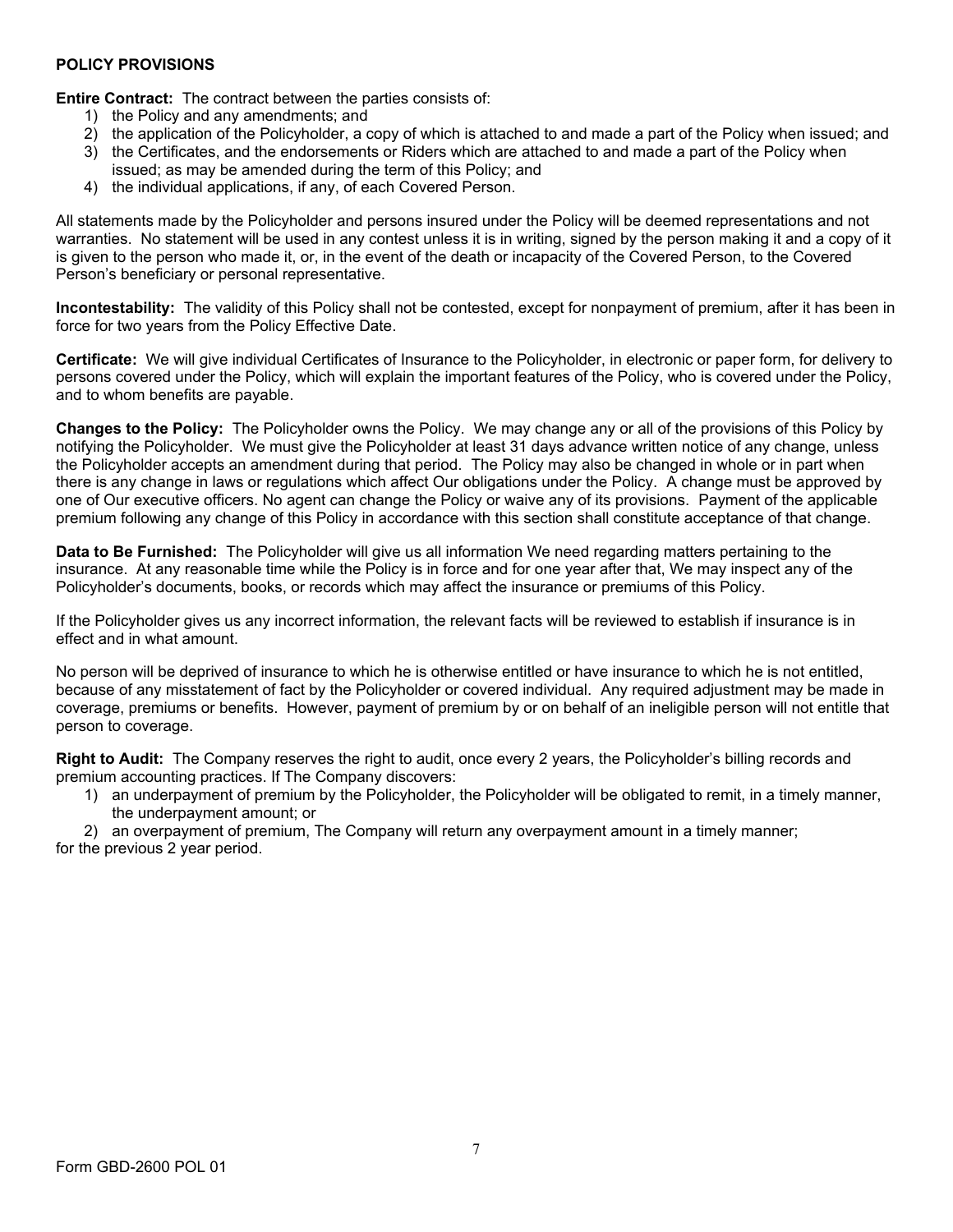# **POLICY PROVISIONS**

**No Replacement for Workers' Compensation:** The Policy does not replace Workers' Compensation or affect any requirement for Workers' Compensation coverage.

**Time Periods:** All periods begin and end at 12:01 a.m., standard time, at the Policyholder's address.

#### **Disclosure of Services:**

In addition to the insurance coverage, The Company may offer noninsurance benefits and services to Active Employees.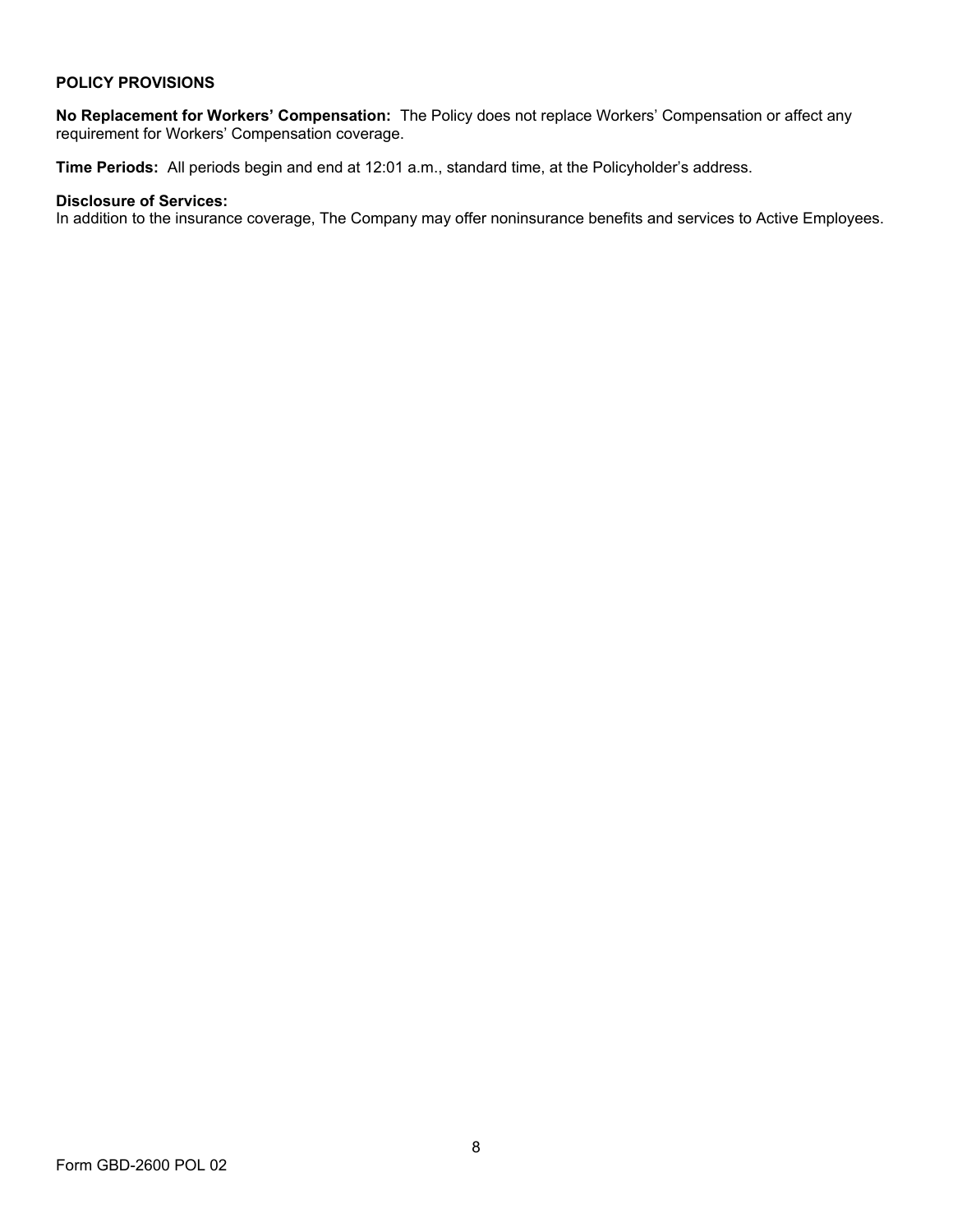

# **HARTFORD LIFE AND ACCIDENT INSURANCE COMPANY**

One Hartford Plaza, Hartford, Connecticut 06155 (A stock insurance company, herein called The Company)

The Hartford® is The Hartford Financial Services Group, Inc. and its subsidiaries.

**Policy Modifications:** The Policy is amended as follows:

Monthly Premium Rate(s)

| Attained Age Monthly Premium Rates for \$10,000 Coverage Amount |                 |                              |                  |                              |  |  |
|-----------------------------------------------------------------|-----------------|------------------------------|------------------|------------------------------|--|--|
| Age                                                             | <b>Employee</b> | <b>Employee &amp; Spouse</b> | Employee & Child | <b>Employee &amp; Family</b> |  |  |
| Less than 25                                                    | \$3.65          | \$5.95                       | \$6.45           | \$9.21                       |  |  |
| $25 - 29$                                                       | \$4.36          | \$7.01                       | \$6.96           | \$10.05                      |  |  |
| 30-34                                                           | \$4.84          | \$7.75                       | \$7.10           | \$10.39                      |  |  |
| $35 - 39$                                                       | \$6.13          | \$9.69                       | \$8.19           | \$12.09                      |  |  |
| 40-44                                                           | \$8.61          | \$13.50                      | \$10.50          | \$15.70                      |  |  |
| 45-49                                                           | \$13.23         | \$20.67                      | \$15.08          | \$22.82                      |  |  |
| 50-54                                                           | \$18.32         | \$28.55                      | \$20.11          | \$30.65                      |  |  |
| 55-59                                                           | \$24.87         | \$38.75                      | \$26.66          | \$40.84                      |  |  |
| 60-64                                                           | \$34.80         | \$54.14                      | \$36.57          | \$56.20                      |  |  |
| 65-69                                                           | \$47.68         | \$73.78                      | \$49.45          | \$75.84                      |  |  |
| 70-74                                                           | \$32.24         | \$50.06                      | \$33.57          | \$51.61                      |  |  |
| 75-79                                                           | \$41.95         | \$64.82                      | \$43.28          | \$66.36                      |  |  |

| Attained Age Monthly Premium Rates for \$20,000 Coverage Amount |                 |                              |                             |                              |  |  |  |
|-----------------------------------------------------------------|-----------------|------------------------------|-----------------------------|------------------------------|--|--|--|
| Age                                                             | <b>Employee</b> | <b>Employee &amp; Spouse</b> | <b>Employee &amp; Child</b> | <b>Employee &amp; Family</b> |  |  |  |
| Less than 25                                                    | \$6.32          | \$9.97                       | \$9.12                      | \$13.23                      |  |  |  |
| $25 - 29$                                                       | \$7.66          | \$11.95                      | \$10.26                     | \$14.99                      |  |  |  |
| $30 - 34$                                                       | \$8.59          | \$13.36                      | \$10.85                     | \$16.00                      |  |  |  |
| 35-39                                                           | \$11.15         | \$17.20                      | \$13.22                     | \$19.61                      |  |  |  |
| 40-44                                                           | \$16.04         | \$24.67                      | \$17.93                     | \$26.87                      |  |  |  |
| 45-49                                                           | \$25.22         | \$38.86                      | \$27.07                     | \$41.01                      |  |  |  |
| 50-54                                                           | \$35.38         | \$54.60                      | \$37.18                     | \$56.70                      |  |  |  |
| 55-59                                                           | \$48.48         | \$74.99                      | \$50.26                     | \$77.07                      |  |  |  |
| 60-64                                                           | \$68.33         | \$105.76                     | \$70.10                     | \$107.82                     |  |  |  |
| 65-69                                                           | \$94.10         | \$145.03                     | \$95.87                     | \$147.09                     |  |  |  |
| 70-74                                                           | \$63.22         | \$97.60                      | \$64.54                     | \$99.15                      |  |  |  |
| 75-79                                                           | \$82.64         | \$127.11                     | \$83.97                     | \$128.66                     |  |  |  |

In all other respects, the Policy remains the same.